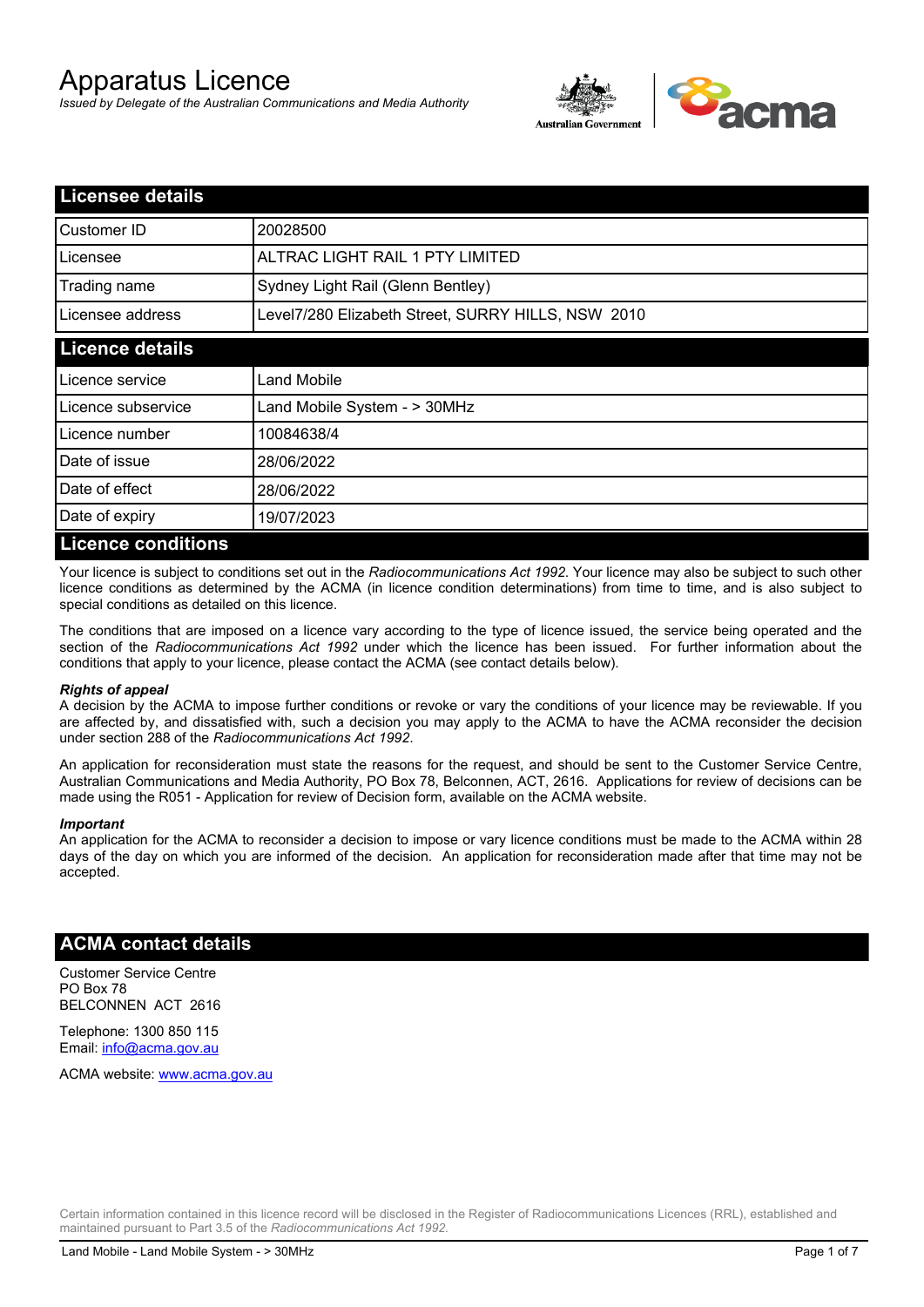### **Advisory Notes applying to licence no.: 10084638/4**

Conditions applicable to the operation of Land Mobile System station(s) authorised under this licence can be found in the Radiocommunications Licence Conditions (Apparatus Licence) Determination and the Radiocommunications Licence Conditions (Land Mobile Licence) Determination. Copies of these determinations are available from the ACMA and from the ACMA home page (www.acma.gov.au).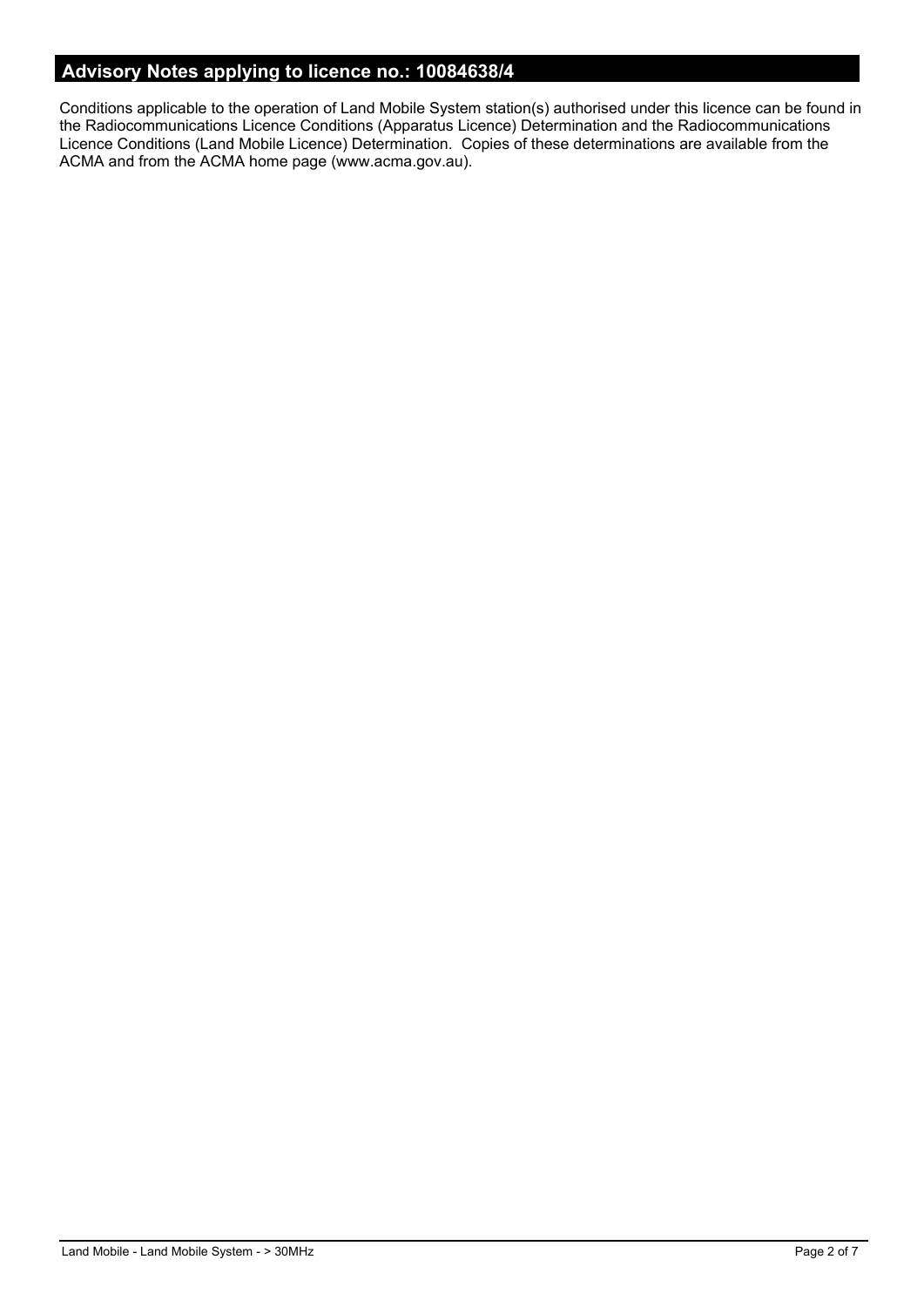Below is a summary of the technical characteristics of the licensed service. Further technical details not displayed here may be found on the ACMA website.

### **Main Station Site**

**Station 1:**

| <b>Site details</b>        |                                                     |
|----------------------------|-----------------------------------------------------|
| Site ID                    | 10003212                                            |
| Site address               | Glebe Tunnel Portal RBS, Victoria Rd, GLEBE NSW     |
| Co-ordinates (GDA94)       | Latitude:<br>Longitude:<br>-33.875447<br>151.178972 |
| <b>Transmitter details</b> |                                                     |
| Assigned frequency         | 465.368750 MHz                                      |
| Bandwidth                  | 25.0000 kHz                                         |
| Freq. assign. ID           | 0001661260                                          |
| Transmitter power          | 2.50 W                                              |
| <b>EIRP</b>                | 8.30 W                                              |
| Emission designator        | 22K0G7WD                                            |
| Antenna details            |                                                     |
| Antenna ID                 | 84164                                               |
| Antenna polarisation       | V - Vertical linear                                 |
| Antenna azimuth            |                                                     |
| Antenna height (m)         | 9                                                   |
| Antenna type               | Log Periodic-G                                      |
| <b>Receiver details</b>    |                                                     |
| Assigned frequency         | 455.368750 MHz                                      |
| <b>Bandwidth</b>           | 25.0000 kHz                                         |
| Freq. assign. ID           | 0001661261                                          |
| Transmitter power          | N/A                                                 |
| <b>EIRP</b>                | N/A                                                 |
| Emission designator        | 22K0G7WD                                            |
| Antenna details            |                                                     |
| Antenna ID                 | 84164                                               |
| Antenna polarisation       | V - Vertical linear                                 |
| Antenna azimuth            |                                                     |
| Antenna height (m)         | 9                                                   |
| Antenna type               | Log Periodic-G                                      |

## **Special Conditions applying to Station 1**

The level of all discreet spurious components, measured at the output of the transmitter, must not exceed -30dBm.

The level of power in the adjacent channel must not exceed -22dBm.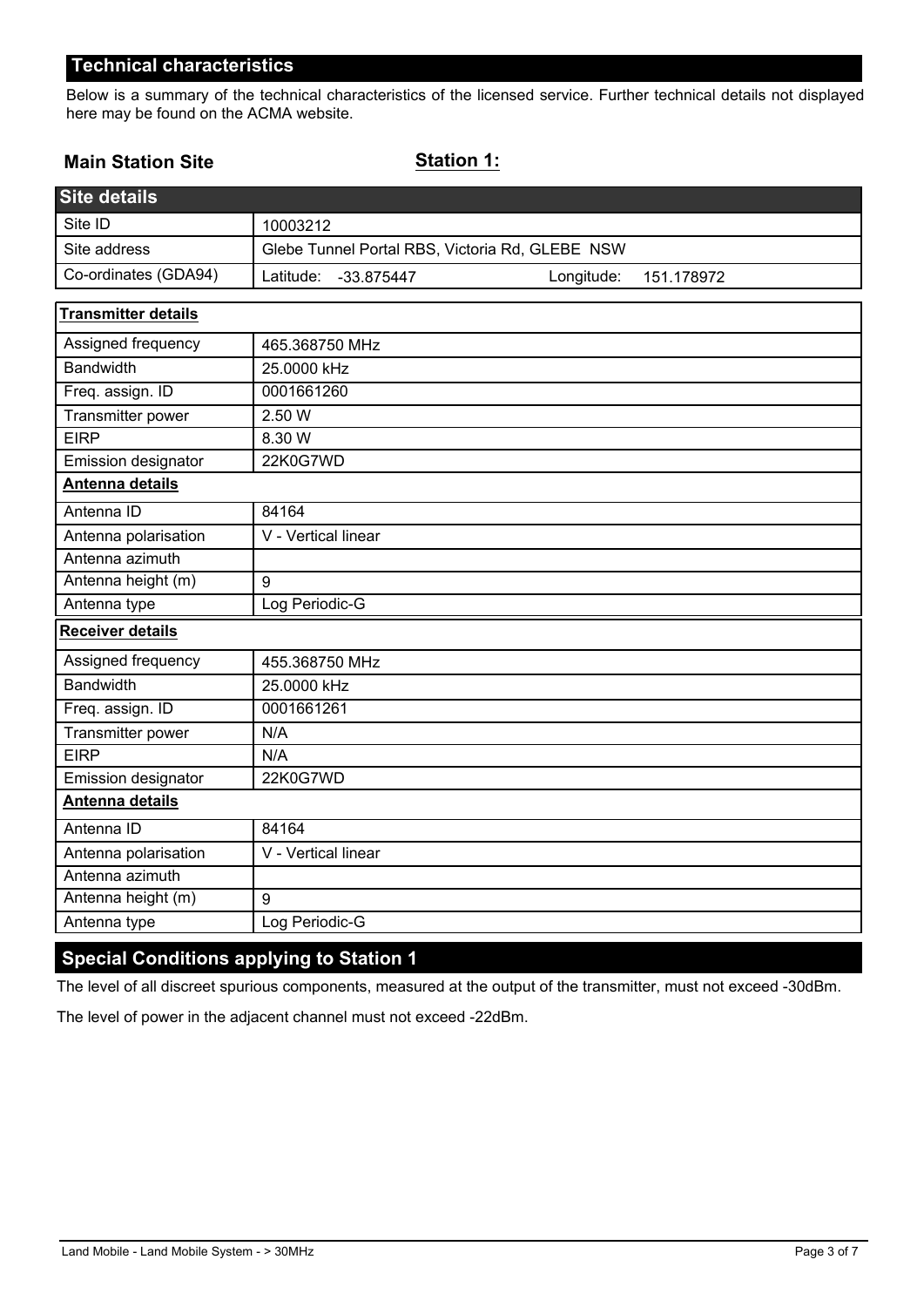Below is a summary of the technical characteristics of the licensed service. Further technical details not displayed here may be found on the ACMA website.

#### **Supplementary Station Site**

**Station 2:**

| <b>Site details</b>        |                                                     |  |  |  |
|----------------------------|-----------------------------------------------------|--|--|--|
| Site ID                    | 10010283                                            |  |  |  |
| Site address               | Tunnel Portal, below Clifftop Walk, PYRMONT NSW     |  |  |  |
| Co-ordinates (GDA94)       | Latitude:<br>-33.868875<br>Longitude:<br>151.191097 |  |  |  |
| <b>Transmitter details</b> |                                                     |  |  |  |
| Assigned frequency         | 465.368750 MHz                                      |  |  |  |
| <b>Bandwidth</b>           | 25.0000 kHz                                         |  |  |  |
| Freq. assign. ID           | 0002140521                                          |  |  |  |
| Transmitter power          | 2.50 W                                              |  |  |  |
| <b>EIRP</b>                | 8.30 W                                              |  |  |  |
| Emission designator        | 22K0G7WD                                            |  |  |  |
| Antenna details            |                                                     |  |  |  |
| Antenna ID                 | 84164                                               |  |  |  |
| Antenna polarisation       | V - Vertical linear                                 |  |  |  |
| Antenna azimuth            |                                                     |  |  |  |
| Antenna height (m)         | $\Omega$                                            |  |  |  |
| Antenna type               | Log Periodic-G                                      |  |  |  |
| <b>Receiver details</b>    |                                                     |  |  |  |
| Assigned frequency         | 455.368750 MHz                                      |  |  |  |
| <b>Bandwidth</b>           | 25.0000 kHz                                         |  |  |  |
| Freq. assign. ID           | 0002140522                                          |  |  |  |
| Transmitter power          | N/A                                                 |  |  |  |
| <b>EIRP</b>                | N/A                                                 |  |  |  |
| Emission designator        | 22K0G7WD                                            |  |  |  |
| <b>Antenna details</b>     |                                                     |  |  |  |
| Antenna ID                 | 84164                                               |  |  |  |
| Antenna polarisation       | V - Vertical linear                                 |  |  |  |
| Antenna azimuth            |                                                     |  |  |  |
| Antenna height (m)         | $\Omega$                                            |  |  |  |
| Antenna type               | Log Periodic-G                                      |  |  |  |

# **Special Conditions applying to Station 2**

When the transmitter is coupled to an antenna the level of all discrete spurious components caused by the transmitter & measured at the connection to the antenna must not exceed -30 DBM. Broadband noise floor of the transmitter measured at the same point must not exceed -47 DBM in a 16 kHz bandwidth for frequency offsets greater than 300 kHz from the transmit frequency.

The level of power in the adjacent channel must not exceed -22dBm.

The level of all discreet spurious components, measured at the output of the transmitter, must not exceed -30dBm.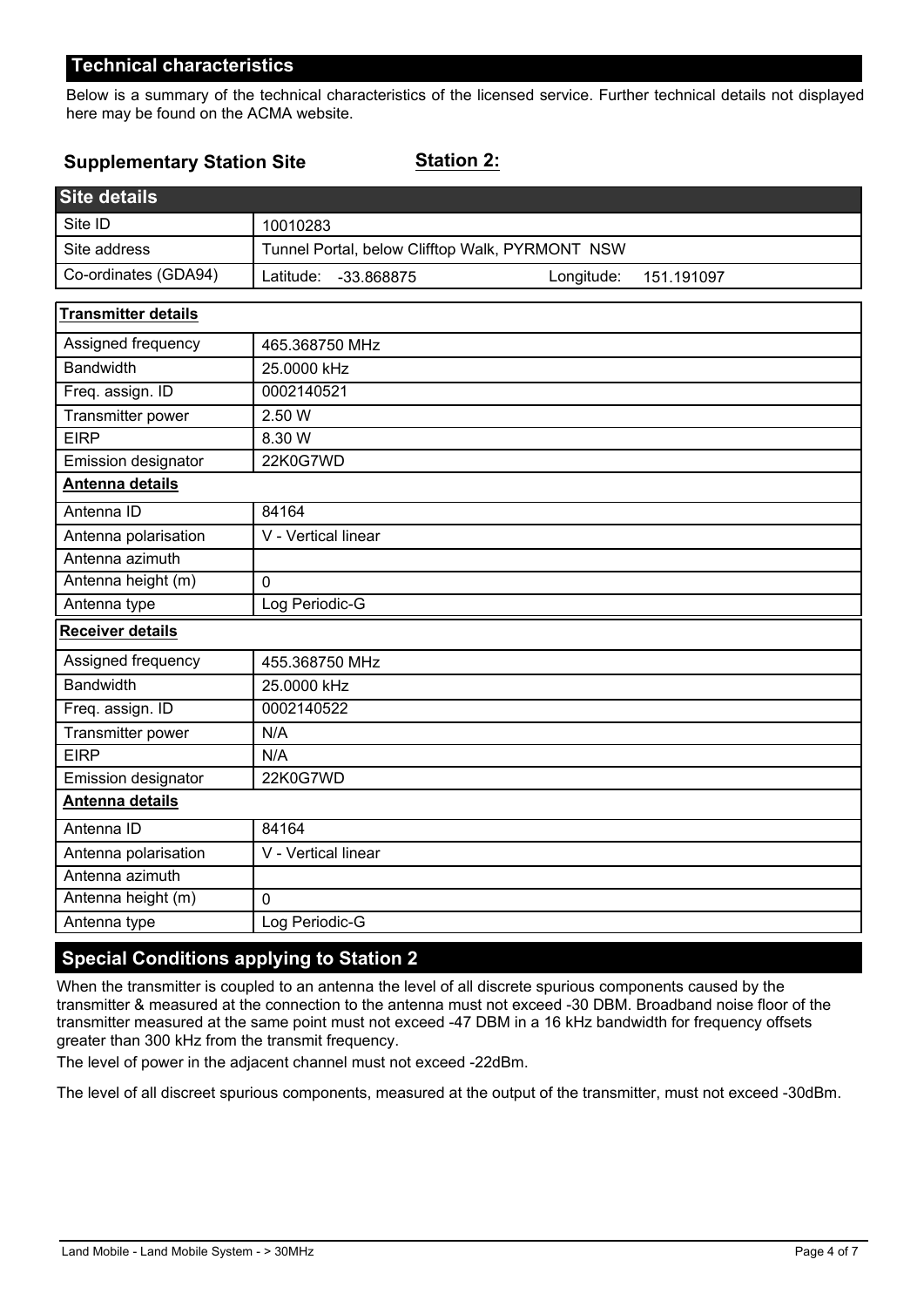Below is a summary of the technical characteristics of the licensed service. Further technical details not displayed here may be found on the ACMA website.

#### **Supplementary Station Site**

**Station 3:**

| <b>Site details</b>        |                                                     |
|----------------------------|-----------------------------------------------------|
| Site ID                    | 10010284                                            |
| Site address               | Tunnel Portal, off Darling Drive, SYDNEY NSW        |
| Co-ordinates (GDA94)       | Latitude:<br>-33.870693<br>Longitude:<br>151.198208 |
| <b>Transmitter details</b> |                                                     |
| Assigned frequency         | 465.368750 MHz                                      |
| <b>Bandwidth</b>           | 25.0000 kHz                                         |
| Freq. assign. ID           | 0002140519                                          |
| Transmitter power          | 2.50 W                                              |
| <b>EIRP</b>                | 8.30 W                                              |
| Emission designator        | 22K0G7WD                                            |
| Antenna details            |                                                     |
| Antenna ID                 | 84164                                               |
| Antenna polarisation       | V - Vertical linear                                 |
| Antenna azimuth            |                                                     |
| Antenna height (m)         | $\mathbf 0$                                         |
| Antenna type               | Log Periodic-G                                      |
| <b>Receiver details</b>    |                                                     |
| Assigned frequency         | 455.368750 MHz                                      |
| <b>Bandwidth</b>           | 25.0000 kHz                                         |
| Freq. assign. ID           | 0002140520                                          |
| Transmitter power          | N/A                                                 |
| <b>EIRP</b>                | N/A                                                 |
| Emission designator        | 22K0G7WD                                            |
| Antenna details            |                                                     |
| Antenna ID                 | 84164                                               |
| Antenna polarisation       | V - Vertical linear                                 |
| Antenna azimuth            |                                                     |
| Antenna height (m)         | $\mathbf 0$                                         |
| Antenna type               | Log Periodic-G                                      |

### **Special Conditions applying to Station 3**

The level of all discreet spurious components, measured at the output of the transmitter, must not exceed -30dBm.

When the transmitter is coupled to an antenna the level of all discrete spurious components caused by the transmitter & measured at the connection to the antenna must not exceed -30 DBM. Broadband noise floor of the transmitter measured at the same point must not exceed -47 DBM in a 16 kHz bandwidth for frequency offsets greater than 300 kHz from the transmit frequency.

The level of power in the adjacent channel must not exceed -22dBm.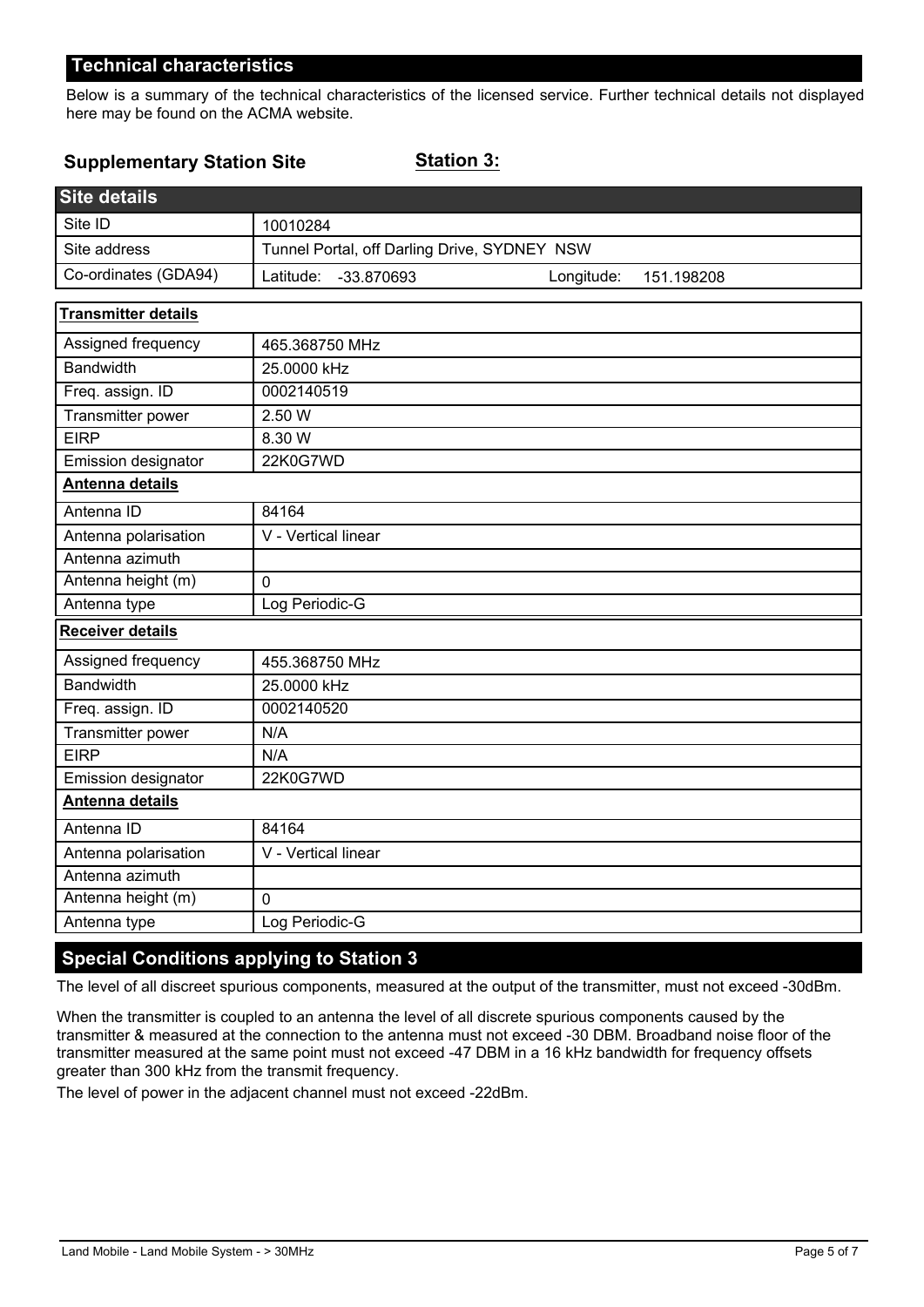Below is a summary of the technical characteristics of the licensed service. Further technical details not displayed here may be found on the ACMA website.

#### **Supplementary Station Site**

**Station 4:**

| <b>Site details</b>        |                         |            |                                                                                         |
|----------------------------|-------------------------|------------|-----------------------------------------------------------------------------------------|
| Site ID                    | 10010282                |            |                                                                                         |
| Site address               | Rd, PYRMONT NSW         |            | Fish Market Light Rail Stop, off M4 Western Distributor Fwy exit onto to Pyrmont Bridge |
| Co-ordinates (GDA94)       | Latitude:<br>-33.871358 | Longitude: | 151.193144                                                                              |
| <b>Transmitter details</b> |                         |            |                                                                                         |
| Assigned frequency         | 465.368750 MHz          |            |                                                                                         |
| <b>Bandwidth</b>           | 25.0000 kHz             |            |                                                                                         |
| Freq. assign. ID           | 0002140517              |            |                                                                                         |
| Transmitter power          | 5.00 W                  |            |                                                                                         |
| <b>EIRP</b>                | 8.30 W                  |            |                                                                                         |
| Emission designator        | 22K0G7WD                |            |                                                                                         |
| Antenna details            |                         |            |                                                                                         |
| Antenna ID                 | 60010                   |            |                                                                                         |
| Antenna polarisation       | V - Vertical linear     |            |                                                                                         |
| Antenna azimuth            |                         |            |                                                                                         |
| Antenna height (m)         | 9                       |            |                                                                                         |
| Antenna type               | Dipole-D                |            |                                                                                         |
| <b>Receiver details</b>    |                         |            |                                                                                         |
| Assigned frequency         | 455.368750 MHz          |            |                                                                                         |
| <b>Bandwidth</b>           | 25.0000 kHz             |            |                                                                                         |
| Freq. assign. ID           | 0002140518              |            |                                                                                         |
| <b>Transmitter power</b>   | N/A                     |            |                                                                                         |
| <b>EIRP</b>                | N/A                     |            |                                                                                         |
| Emission designator        | 22K0G7WD                |            |                                                                                         |
| Antenna details            |                         |            |                                                                                         |
| Antenna ID                 | 60010                   |            |                                                                                         |
| Antenna polarisation       | V - Vertical linear     |            |                                                                                         |
| Antenna azimuth            |                         |            |                                                                                         |
| Antenna height (m)         | 9                       |            |                                                                                         |
| Antenna type               | Dipole-D                |            |                                                                                         |

### **Special Conditions applying to Station 4**

The level of all discreet spurious components, measured at the output of the transmitter, must not exceed -30dBm.

When the transmitter is coupled to an antenna the level of all discrete spurious components caused by the transmitter & measured at the connection to the antenna must not exceed -30 DBM. Broadband noise floor of the transmitter measured at the same point must not exceed -47 DBM in a 16 kHz bandwidth for frequency offsets greater than 300 kHz from the transmit frequency.

The level of power in the adjacent channel must not exceed -22dBm.